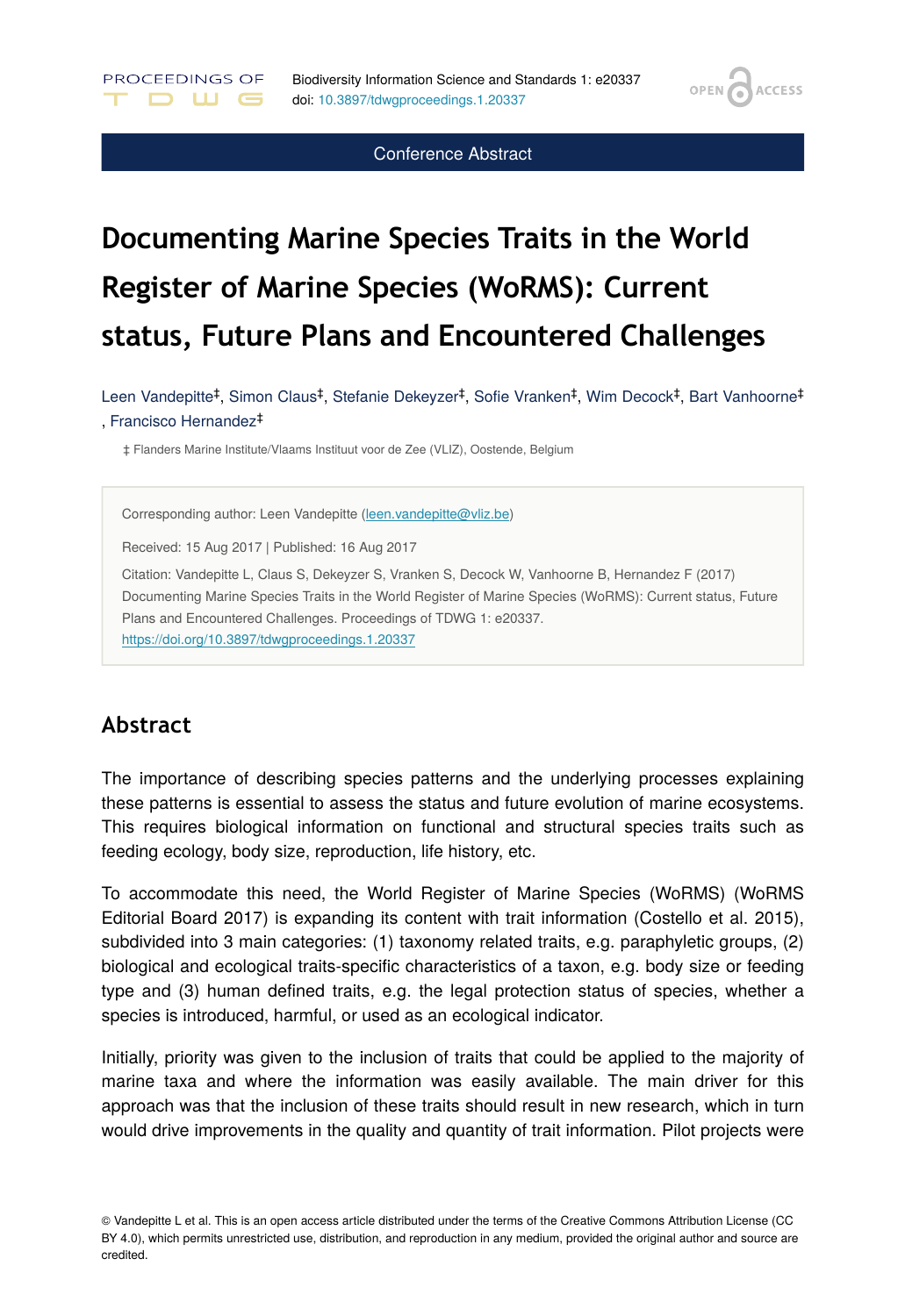carried out for different species groups, allowing a thorough documentation of a selection of traits. In parallel, a standard vocabulary was put together [\(http://www.marinespecies.org/](http://www.marinespecies.org/traits/wiki/) [traits/wiki/\)](http://www.marinespecies.org/traits/wiki/), based on already existing resources to cover all marine life. All documented traits needed to be compliant with this vocabulary, in order to make the data as widely useable as possible, across groups. Defining a trait across all marine life is not trivial, as scientists can use terms in a different way between groups. This stresses the importance for users to realize these differences in terminology, before they analyse a trait across all taxa.

Some traits were thought to be quite straightforward to document, although practice proved otherwise. Such a trait is body size, where the aim was to document the numerical value of the 'maximum body size in length'. In reality, a lot of variation is possible (e.g. for fish: fork length versus standard length) and maximum size is not always considered relevant from an ecological point of view. On the other hand, documenting numerical body size for each marine species is quite time consuming. Therefore, a complementary size trait will be documented, indicating whether taxa are considered as micro, meio, macro or mega.

Whereas the initial approach was to complete the register for each tackled trait relevant for all marine species, we now complement this by (1) documenting several traits within a specific group, regardless whether this trait is also present in other taxon groups, and (2) documenting one specific trait, covering a variety – but not all – taxonomic groups, e.g. the composition of the skeleton for calcareous animals.

Where possible, we aim to document a trait on a higher taxonomic level to allow the work to progress more rapidly. As the database allows top-down inheritance of traits, exceptions can easily be documented. In addition, collaborations are sought with already running initiatives such as Encyclopedia of Life.

Very soon, all the documented traits will be searchable through the Marine Species Traits Portal. The human-defined traits are already accessible through the EMODnet Biology Portal ([http://www.emodnet-biology.eu/toolbox\)](http://www.emodnet-biology.eu/toolbox), in combination with distribution information from the European Ocean Biogeographic Information System (EurOBIS; [www.eurobis.org;](http://www.eurobis.org) Vandepitte et al. 2011; Vandepitte et al. 2015) and taxonomy from WoRMS ([www.marinesp](http://www.marinespecies.org) [ecies.org\)](http://www.marinespecies.org). Through the LifeWatch Taxonomic Backbone (LW-TaxBB) ([http://](http://www.lifewatch.be/data-services/) [www.lifewatch.be/data-services/\)](http://www.lifewatch.be/data-services/), services are offered to access these traits, combined with data and information from other resources such as WoRMS and (Eur)OBIS.

We would like to acknowledge the EMODnet Biology and the LifeWatch project, in which the Flanders Marine Institute  $(VLIZ)$  – host institute of WoRMS – is responsible for the development of the LW-TaxBB. Both projects provide funding for the documentation of trait data and development of services allowing researchers to easily access the available data, in combination with data from other sources.